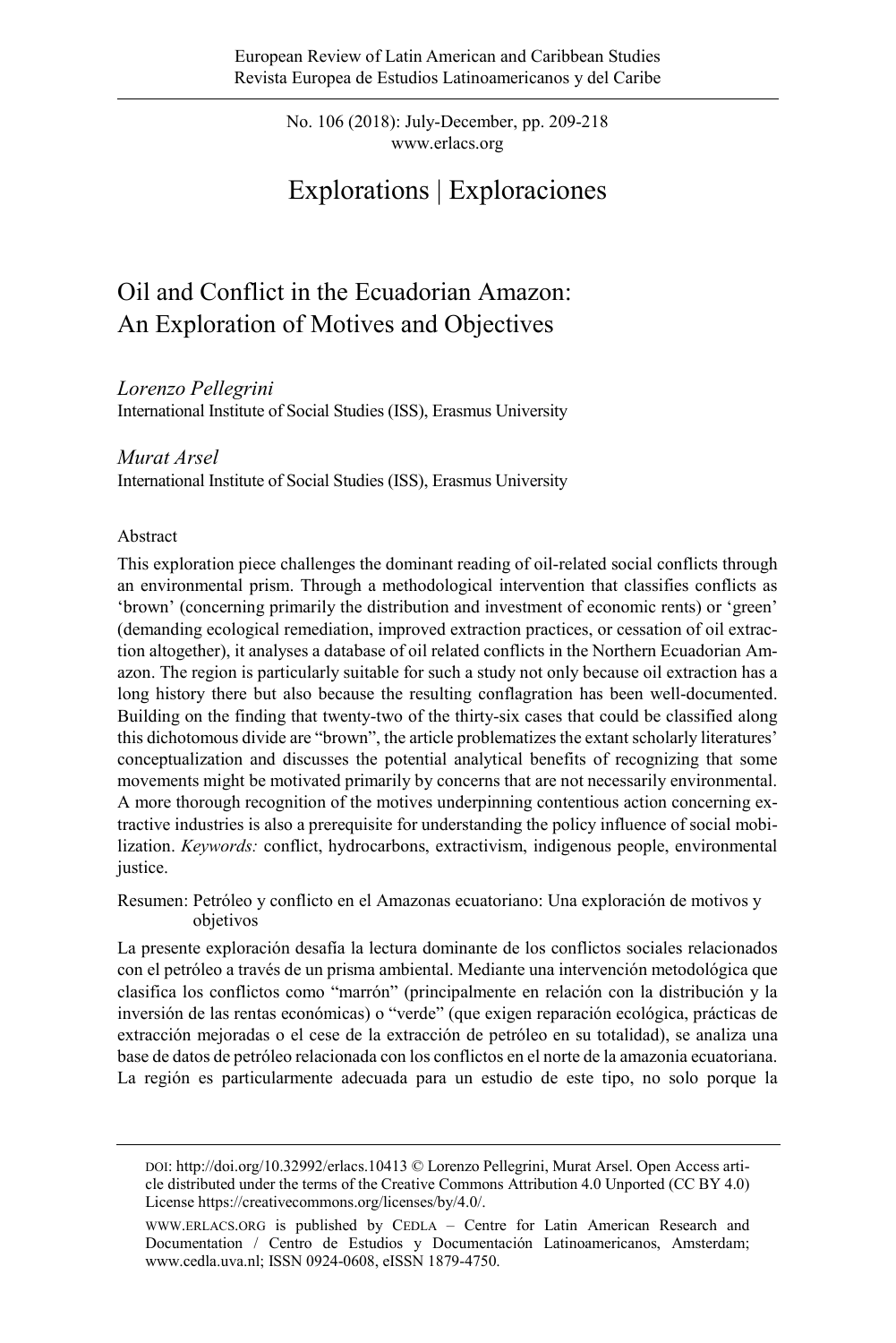extracción de petróleo tiene una larga historia, sino también porque la conflagración resultante está bien documentada. Sobre la base del hallazgo de que veintidós de los treinta y seis casos, que podrían clasificarse a lo largo de esta división dicotómica, son "marrones", el artículo problematiza la conceptualización de la literatura académica existentes y discute los posibles beneficios analíticos de reconocer que algunos movimientos pueden estar motivados principalmente por preocupaciones que no son necesariamente ambientales. Un reconocimiento más profundo de los motivos que sustentan la acción contenciosa sobre las industrias extractivas también es un requisito previo para comprender la influencia política de la movilización social. *Palabras clave:* conflicto, hidrocarbonos, extractivismo, indígenas, justicia medioambiental.

#### **Introduction**

Extractive activities are globally entangled with a number of conflicts that have come to be seen primarily as *environmental* conflicts, analysed through such conceptual frames as "ecological distribution conflicts" and "environmental justice movements" (Martínez-Alier et al., 2016; Nixon, 2011). Consequently, owing also to the considerable and otherwise laudable presence of an ethic of "activist scholarship" within these prevailing approaches, the literature has often highlighted certain aspects of societal responses to oil in a way that gives an impression of them as being "against" oil extraction, an assertion that is not empirically tested. Furthermore, much of this literature has been built around case studies. This has resulted in what can be seen as a sequential approach to analysing responses to oil extraction, with researchers either conducting longitudinal investigation of a particular case or documenting the emergence of the latest one. Despite recent attempts to create larger data sets concerning environmental conflicts (e.g. Greyl et al., 2013), our understanding of them is shaped and constrained by the analytical choices made in these studies. This exploration piece suggests ways of overcoming these shortcomings illustrated through an analysis of a novel database of such conflicts. To be clear, the database collects cases of contentious action (such as strikes or roadblocks) that we see as manifestations of conflict. Thus, contentious actions imply conflict, but conflict does not necessarily express itself solely through contentious action. In other words, the absence of contentious action does not imply the absence of (latent) conflict. In line with the praxis in the environmental conflict literature, we are examining evidence generated from the analysis of contentious action and generalizing our findings to conflict.

The database in question focuses on the northern Ecuadorian Amazon, an emblematic area that has attracted much scholarly attention and where hydrocarbon extraction coincides with outstanding natural values, indigenous people and long-lasting social movements (e.g. Martínez-Alier, 2011; Pappalardo, De Marchi & Ferrarese, 2013; Sawyer, 2004; Rival, 2002). Departing from the common practice where social mobilization and conflict surrounding oil extraction is treated with an *a priori* designation of an *environmental* conflict, our analysis of the data pays attention to the underlying motivations of social actors engaging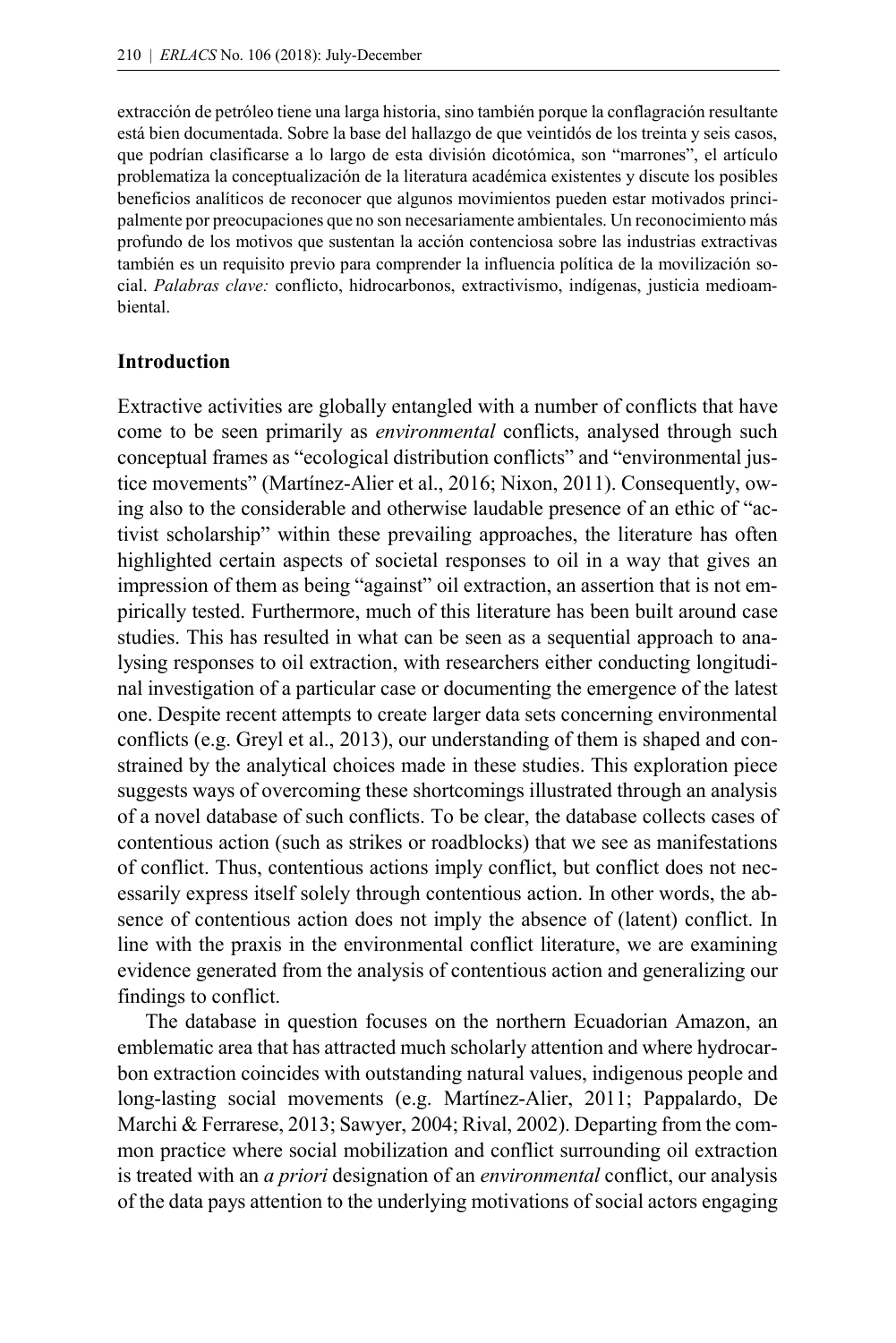in contentious action. Rather than reducing them to instances of anti-oil activism, we focus on their specific motivations to characterize them as "green", "brown", or "mixed". The communities in question have made different demands, some choosing to ask for more jobs while others demanded the total and complete abolition of the oil sector in their territories (or in the whole of Ecuador!) This paper disentangles the motivations observed in such conflicts with a view to creating a more systematic and clearer understanding of contentious action surrounding oil in the Ecuadorian Amazon. Building on these findings, this piece aims to create a debate around the methodological and ontological assumptions that dominate in the study of conflicts surrounding extractive processes.

While we are not aware of other studies taking on this issue in the oil sector of Ecuador, Arellano-Yanguas found similar results when examining conflict concerning mining in Peru (2011). In fact, most of the conflicts in the mining sector in the period 2005-2008, based on data from the Defensoría del Pueblo, had to do with the allocation of rents allotted to local government, and conflicts increased with the increased decentralization of royalties. In a related vein, reluctant support for or acquiescence to extractive industries, which can be puzzling given the extensive and generally well-known socio-environmental liabilities they have engendered, have also received scant attention in studies that found that they are the result of skewed power structures or missing development alternatives (Gaventa, 1982; Jerolmack & Walker, 2018; Arsel, Pellegrini, & Mena, 2019; Adaman, Arsel & Akbulut, 2018).

### *Oil extraction and development in the Ecuadorian Amazon*

Since the start of exploration in the north of the Amazon in the 1920s, oil has held a transformative potential in Ecuadorian socioeconomic imaginary. A breakthrough was the discovery in the Amazon of the first productive well in Lago Agrio in 1967, a town whose official name – Nueva Loja – has been superseded by a popular name that is a translation of Texaco's base in the United States, Sour Lake, Texas. Five years later, the production of oil began with a great spectacle that brought together the country's key centres of power: a bishop blessed the first barrel as the military dictator Guillermo Rodríguez Lara initiated the flow of oil. Forging oil's evident image as a central asset, the first barrel of production was transported through Quito on a tank and deposited into the temple of heroes at a military academy. A genuine sense of hope and expectation marked this episode, which, despite repeated setbacks and disappointments, the country has refused to completely abandon to this date (cf. Pellegrini, 2018). Thus, while the "petroleum period" ended in the 1980s (with the decline of prices) (Falconí-Benítez, 2001; Sawyer, 2004, 11), the central role of this resource in Ecuadorian politics has not been toppled.

The ensuing years of socio-economic crises might have dampened the country's enthusiasm for oil-led development, but this has proved to be temporary. In fact, the economic hardship that characterized this era, marked by neoliberal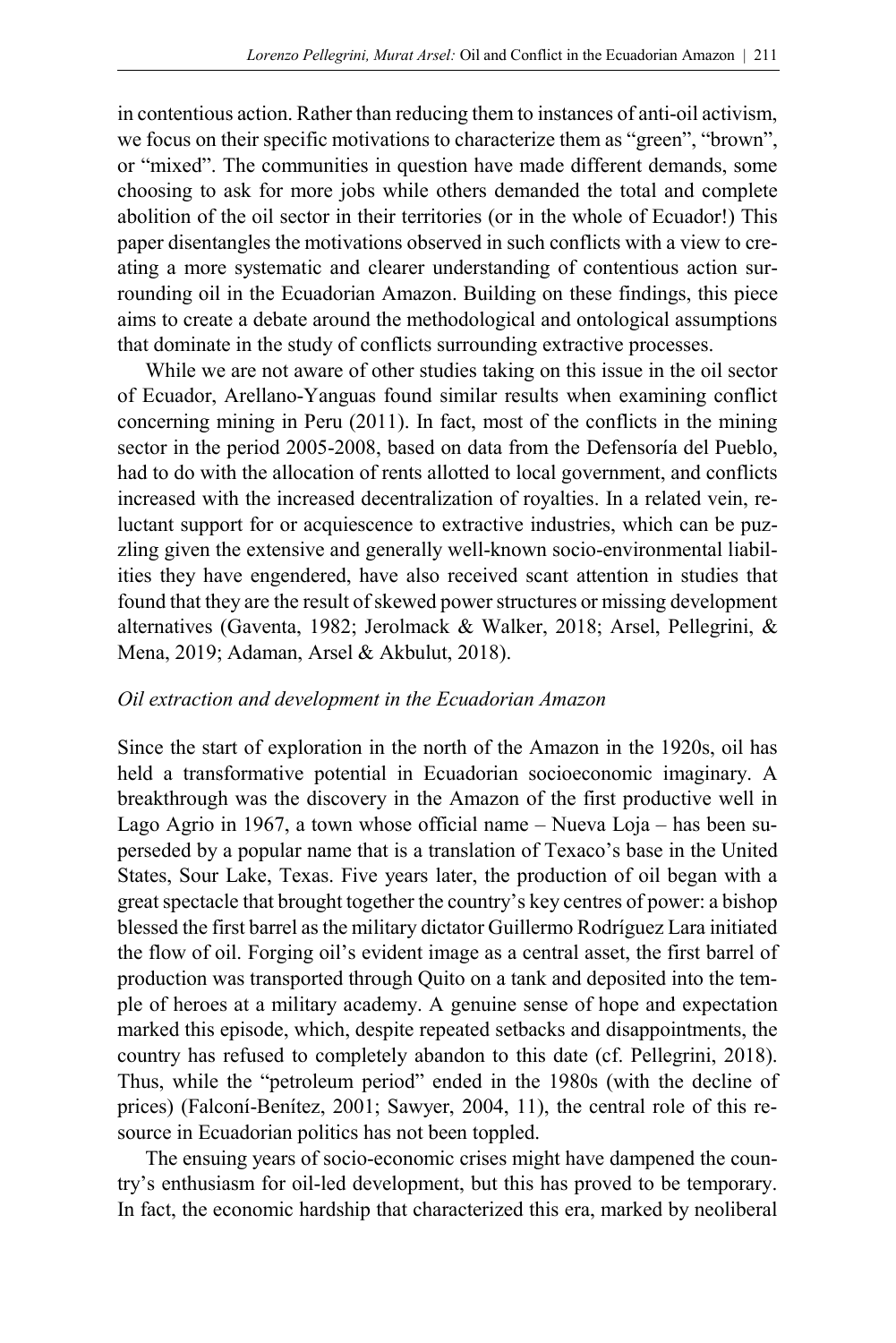austerity, has itself fueled a backlash that culminated in the "Pink Tide" that carried President Rafael Correa and the "extractive imperative" that defined his rule (Arsel, Hogenboom & Pellegrini, 2016). That the early 2000s saw a spike in commodity prices that echoed the 1970s has certainly played a role in oil's return to primacy (and the parallel rise of mining as well). In addition to the especially aggressive push by the Correa administration to "nationalize" the extractive sector (which in effect meant that the state renegotiated contracts that gave more authority over and greater share of revenues from resources), the main difference between these two waves can be seen in the social-environmental promises made in the latter. This was partially a response to the already existing grievances corresponding to past environmental liabilities and partially an attempt to stymie potential resistance, especially by Ecuador's dynamic environmental activist sector (which eventually found itself criminalized and harassed) (Becker, 2013). After several years of intense activity and expectations, oil's role has once again receded somewhat in the wake of diminished oil prices and the replacement of President Correa with President Lenin Moreno, who is far less of a firebrand than his predecessor.

At the level of national governance, much of the political debate has focused not on whether the "resource curse" prevalent in the country can be overcome but on *how*. The stark differences between different types of administrations highlighted above correspond to shifting perceptions on this question, which, however, is not the focus of this paper. Neither does this paper focus on nationallevel environmental mobilization. For example, the paper does not engage with the debate surrounding the Yasuni-ITT initiative and other similar macro processes (see, e.g., Arsel, 2012). Rather it focuses on conflicts emerging from communities at the frontline of oil extraction. Over the years, indigenous and *colono* communities have challenged the presence of extractive processes in their territories in a variety of ways. At times, some of them have tried to reason with the operators, choosing to pursue dialogue and negotiation. Other times, some have taken direct action, such as blocking roads and oil installations (Fontaine, 2007). In arguably the best known and most sustained form of waging conflict, activists have pursued a legal route, seeking to hold Texaco-Chevron accountable for the damages its operations wrought on local ecosystems and public health alike (Kimerling, 2013), which led to the remarkable but so far unenforced decision in an Ecuadorian court that ordered the company to pay US\$9.5 billion in compensation (Martínez-Alier, 2011).

Since oil exploration continues to be the major economic activity in the *Oriente*, social mobilization and conflict remain a prominent, if episodic, presence in its political life. What is important to note, however, and what this paper seeks to illuminate, is that given the enduring power of oil-related expectations and the lack of other channels through which societal demands can be expressed, the array of conflicts in the region cannot be reduced to anti-extractivism.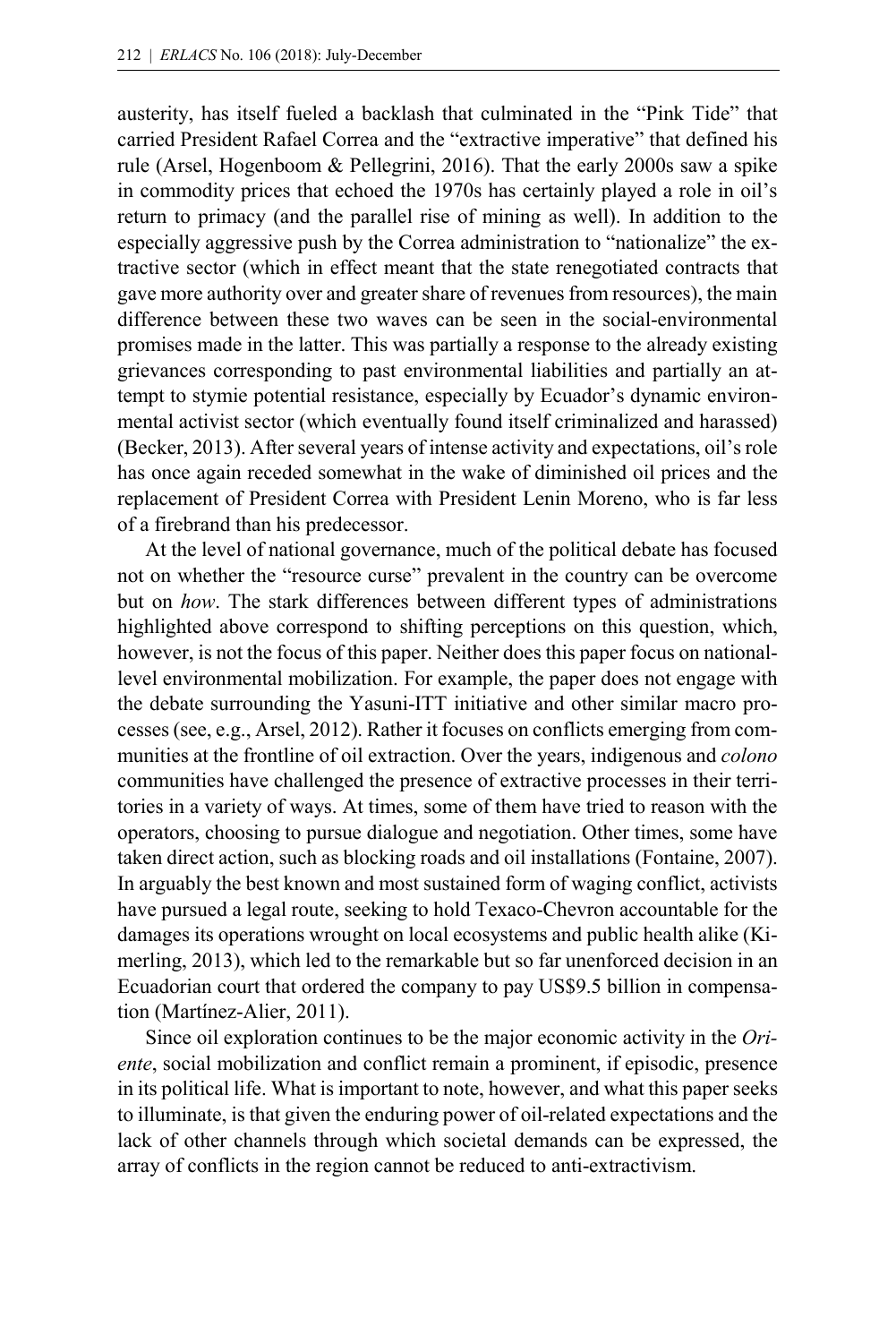### *Conflict and oil operations*

This article focuses on conflict associated with hydrocarbon extraction, a part of the broader phenomenon of social mobilization (cf. Giugni, 2007, 59). Conflict is often defined by contrasting it with the alternative situation of dialogue (Bavinck, 2014). In fact, such a dichotomous definition can be misleading. Taking a dynamic stance, and looking at the evolution of relations over time, conflict is often a premise for dialogue (Orta-Martínez, Pellegrini, & Arsel, 2018). For example, in several cases of contentious action in our study area, be it a road block or the occupation of an oil installation, the objective of these movements was to either initiate meaningful dialogue with high-ranking state authorities, or to achieve the effective implementation of existing agreements that had been reached through previous rounds of dialogue. Thus, the action was considered a necessary precondition to engage otherwise indifferent state authorities. Accordingly, we understand contentious action as a transitory manifestation of conflict that can generate the conditions for dialogue and overcome conflict.

Direct experience through fieldwork in the area, undertaken intermittently in the period 2011-2018, led the authors to recognize that motivations underpinning contentious actions vary from case to case and that a comprehensive database would be necessary to examine the issue systematically. The purposefully built database includes 46 cases of contentious action taking place from the year 2000 to the first half of 2018. The method to identify and include cases in the database was based on national and local mass media that have web-based interfaces and could be searched online. The information collected was complemented by firsthand knowledge of contentious action that took place during fieldwork or that involved organizations or individuals related to the research team.<sup>1</sup>

In terms of the actors engaging in various forms of contentious action, they include local unions, environmentalists, spontaneous popular movements with or without the support of local elected authorities, indigenous people, and settlers' organizations. The actors involved are multiple and defy clear-cut characterizations since many categories are transversal with respect to one another. Additionally, over time some mobilizations have taken different trajectories expanding or shrinking in terms of popular involvement and geographical coverage.

In terms of uncovering the motives underpinning the various forms of contentious action, we proceed retroductively by focusing on the objectives and demands put forward during the mobilization. From these objectives and demands, we classified the motives underpinning the mobilization in three categories: "green", "brown" and "mixed". The green motives are those whose objectives refer to environmental claims, broadly understood, and would either require substantial changes in the way oil extraction is taking place (for example, would require significant investment in the maintenance and replacement of pipelines to reduce the risk of oil spills), or would require existing extraction to be decreased, limited in terms of expansion perspectives, excluded from certain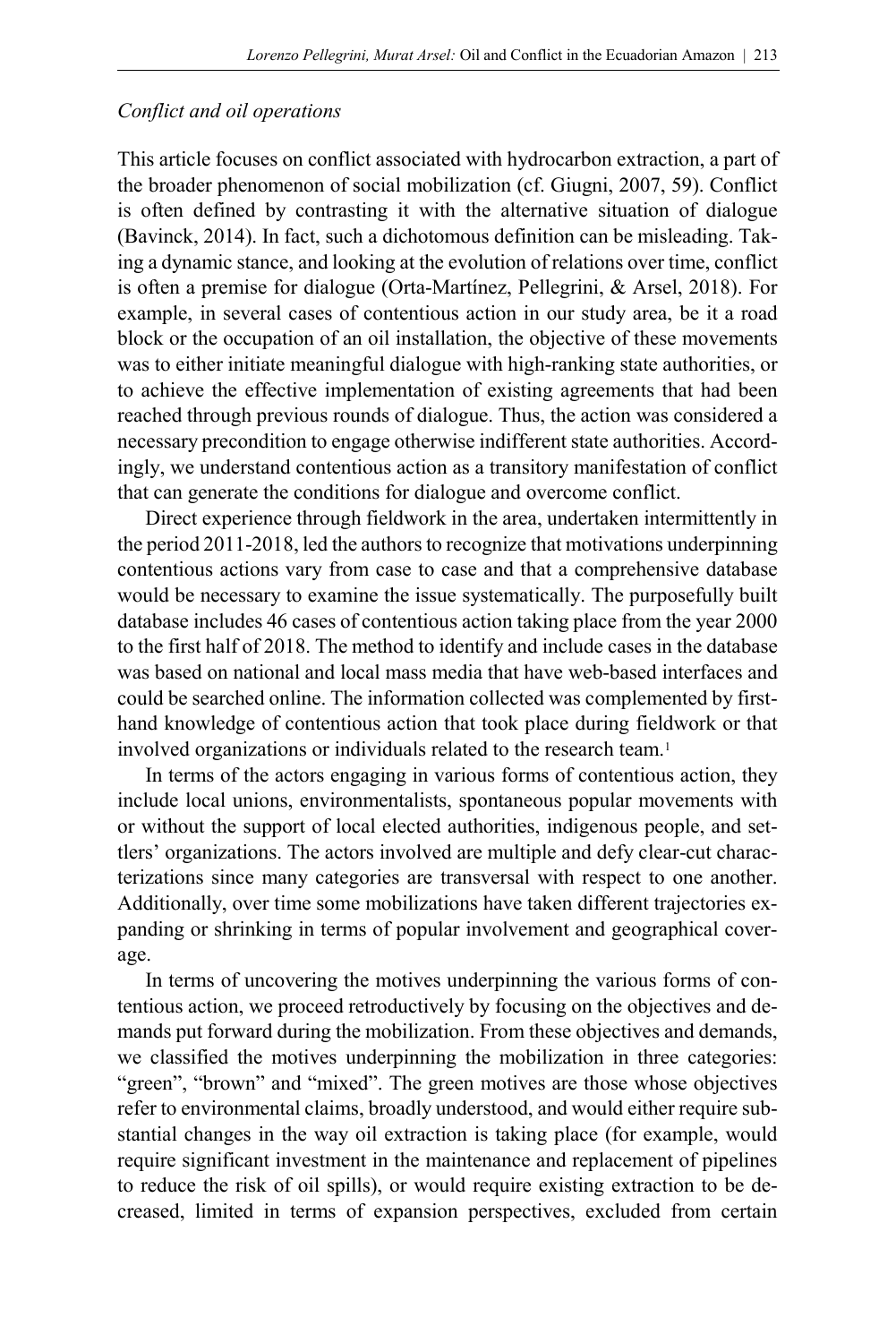geographical areas, or stopped altogether. The cases characterized as green include requests to perform environmental remediation of contaminated soil, decrease pollution emissions (including reducing noise), respect territorial rights of indigenous people, or halt oil exploration in protected areas. Green objectives challenge the "business as usual" model of oil companies and might be incompatible with their continued operation and expansion. The brown motives involve the redistribution of rents that are generated through extractive operations. The objectives of cases that we classified as brown include increased employment of the local workforce by the oil company or the construction of infrastructure, e.g. improved roads and bridges. Brown objectives can coexist with the continuing operation and expansion of the oil industry. In fact, some of the brown objectives, such as the local labour quota and employment opportunities provided by oil companies, implicitly rest on the assumption that the extraction of hydrocarbons will continue and may even expand. We used the categorization mixed objectives for mobilizations where several demands, referring to green and brown objectives, coincide. Examples of these cases include mobilizations whose objectives were to obtain improvements in environmental practices and, at the same time, increase local employment in the oil sector. Additionally, there are a few cases in our database where the motives are not explicit or they do not lend themselves to this classification, such as protests demanding the release of imprisoned activists.

The cases in the database include various forms of contentious action ranging from road blocks to lawsuits. An example of a contentious action classified as green is a lawsuit that was filed in 2005 by members of the Pacayacu community against the state-owned company PetroEcuador. The demands of the plaintiffs – also underscored by street protests – were associated with environmental remediation of contaminated areas and socio-economic compensation. <sup>2</sup> One example of a brown action was the strike that included road blocks and the suspension of oil operations in the town of Dayuma in 2007. In this case the demand of the movement was the implementation of a prior agreement to direct investments in road infrastructure and bridge building to the oil producing area.<sup>3</sup>

Clearly, the classification into green, brown and mixed motives and mobilizations is to be understood as an analytically-motivated shorthand that is functional to a descriptive analysis of the universe of mobilizations, but does not imply that the mobilizations and all the individuals engaging in them can simplistically be reduced to uniform and single motives. Moreover, some degree of arbitrariness is necessary to classify cases that would otherwise fall into a grey area. As a consequence of these caveats, the classification proposed here and its implementation to the cases in our database should be taken as indicative.

Overall, according to our classification criteria, the database includes 22 cases of brown action, 14 cases of green action, 1 mixed and 9 unclear cases. In other words, there is a clear preponderance of contentious action motivated by claims over the redistribution of extraction rents if compared to environmentally motivated mobilization.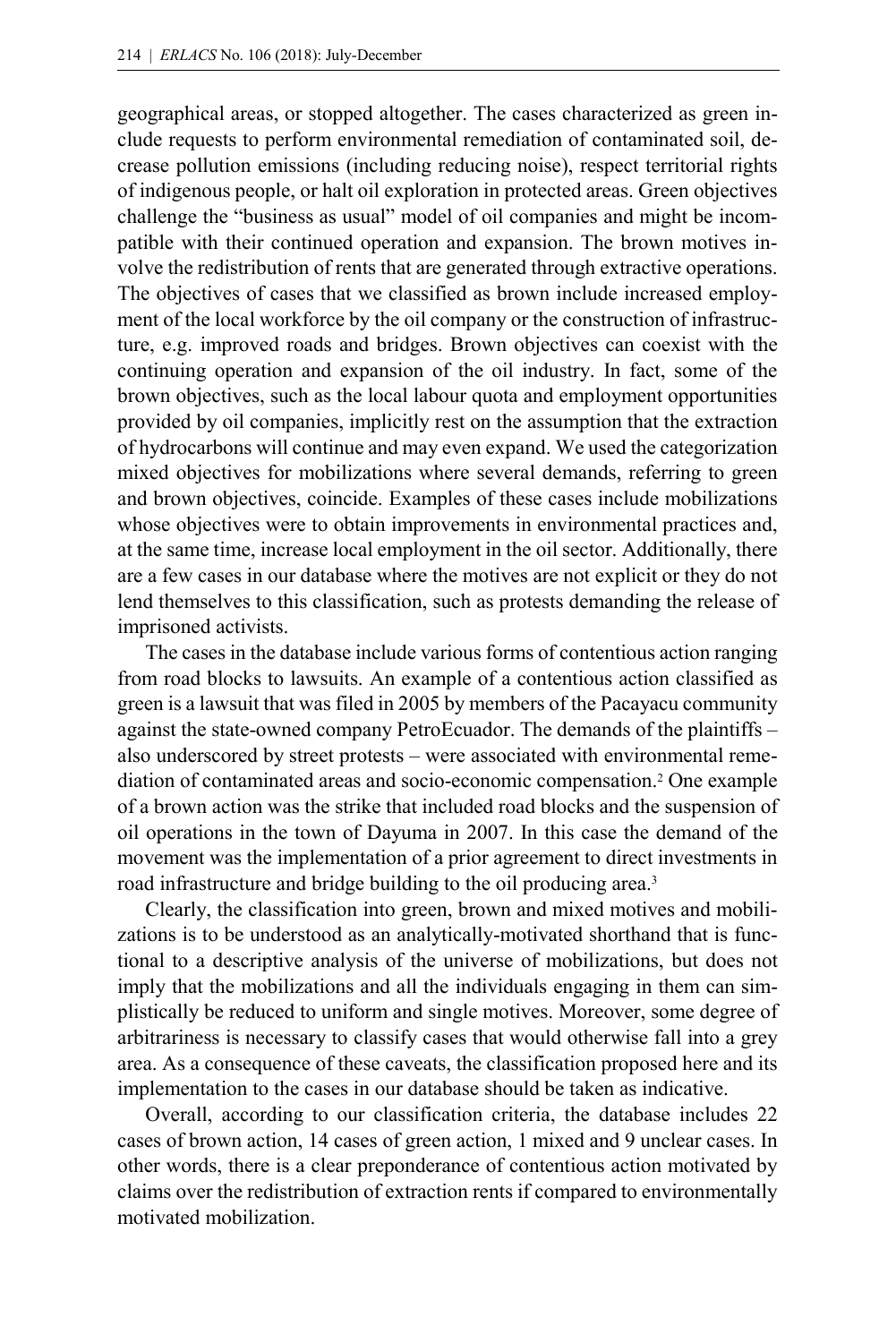#### *Brown motives and "environmental" conflict*

Looking at almost 20 years of oil-related conflicts in the Orellana and Sucumbíos provinces of Ecuador, we show that most episodes were associated with brown motives. That is, mobilization was motivated by requests to redistribute rents, directly via cash disbursements or indirectly via the creation of employment opportunities or physical infrastructures. This finding runs counter to conventional wisdom for two separate reasons.

First, much of the political ecology literature that has focused on such cases of conflicts have highlighted the salience of ecological sustainability as a trigger for mobilization. It is for this reason that contentious action such as those covered in our database are often referred to as "ecological distribution conflicts" and part of the global "environmental justice movement" (Martínez-Alier et al., 2016). Second, a class-based reading of "brown" cases challenges dominant readings of the connection between identity and environmentalism (Arsel & Dasgupta, 2015). More specifically, the dominant approach in the literature, despite oft-repeated disavowals of the trope of the "noble savage", has been reluctant to let go of the (often unspoken) expectation that indigenous and other local communities remain as the last barrier between nature and a rapacious global capital that can only perceive the Amazon through the lens of a profit motive, reducing all wealth to cash value. That the majority of cases demand different economic outcomes rather than the complete cessation of extractive processes therefore calls for questioning the putative "green" credentials of local communities, indigenous or otherwise.

The proposed methodology here can deliver another analytical gain, one that concerns mobilization effectiveness (cf. Silva, 2017). In fact, an in-depth exploration of the motives underpinning and objectives of social mobilization is a necessary condition when exploring the role played by social movements in shaping public policies. Furthermore, assuming that the centres of power targeted by activists are able to deliver certain demands more readily than others, it might be possible to connect the feasibility of mobilization outcomes with their corresponding demands. For instance, the Ecuadorian state might be more willing to respond positively to a movement that demands a guarantee that a percentage of jobs at an oil installation should be reserved for local residents rather than one that calls for the abandonment of oil extraction. There are indications that this was indeed the case with the Amazon Law that was passed by the Ecuadorian assembly in May 2018. Assuming that movements exercise a degree of reflexivity about their demands, it would then be possible to apprehend the "greenness" or "brownness" of movements not as inherent qualities but as strategic choices. Moreover, prevalence of brown cases should not lead to the facile conclusion that the local population and social organizations at large are satisfied with the impact of the oil industry. In fact, the opposite seems to be the case: many people are cognizant of the negative impacts and consider the oil industry responsible for a deterioration of livelihoods at the family, community and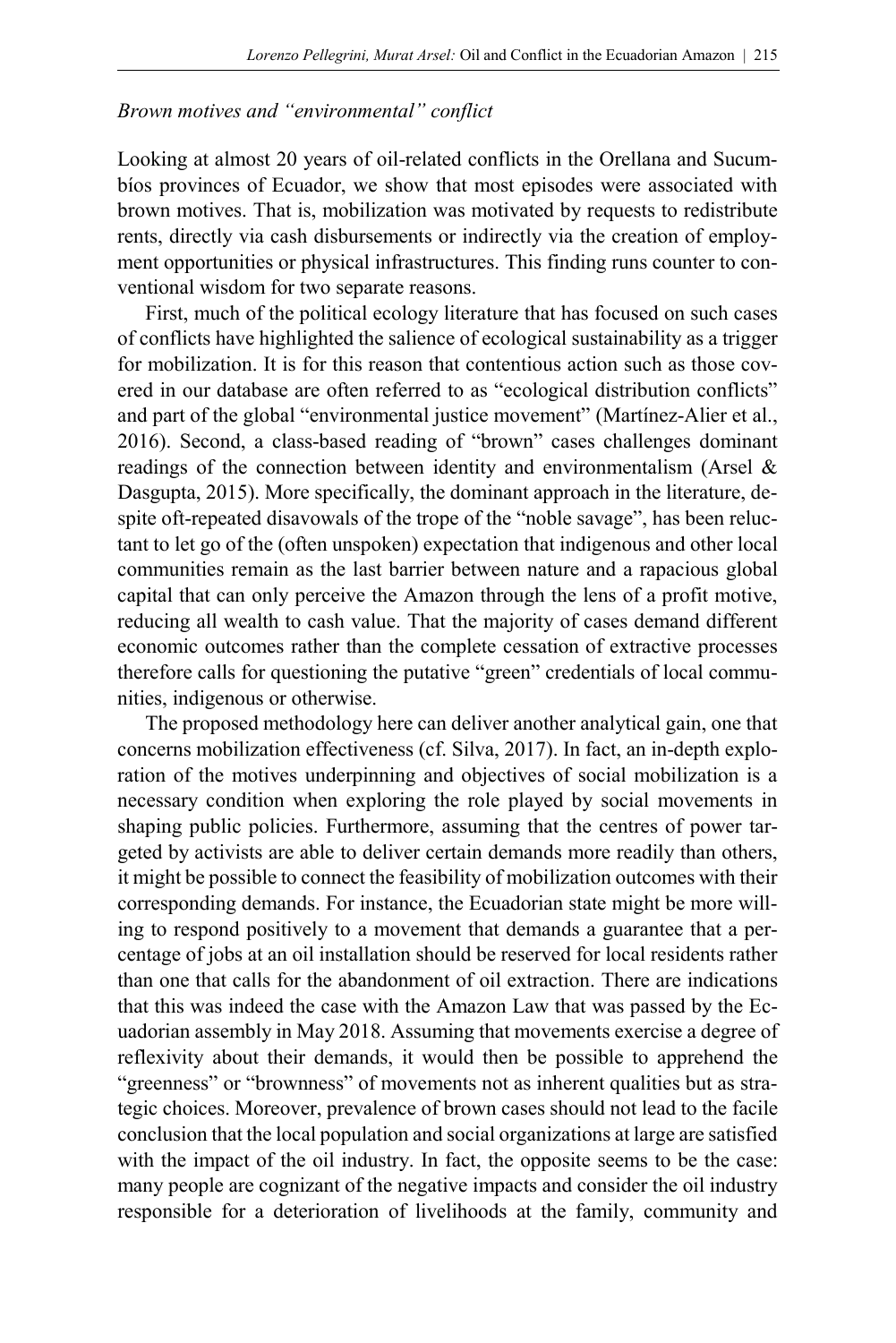regional level but are constrained in their choices and in their developmental perspectives (Arsel, Pellegrini, & Mena, 2019). As a consequence, people might not engage in contentious action but experience their discontent in a state of latent conflict. Alternatively, engaging in brown conflict can be seen as the only viable strategy to improve one's prospect once development alternatives are (believed to be) out of reach.

\* \* \*

**Lorenzo Pellegrini** <Pellegrini@iss.nl> is Associate Professor of Economics of Environment and Development at the International Institute of Social Studies of Erasmus University (ISS) in The Hague, The Netherlands, and Adjunct Professor at the University San Francisco of Quito, Ecuador. He received his PhD from the VU University of Amsterdam. His research interests include the socio-environmental impact of extractive industries, environmental justice, impact evaluation, institutions and corruption. Recent publications have appeared in *Geoforum, World Development, The Extractive Industries and Society, Capitalism Nature Socialism and Conservation Letters*. Countries of research experience include Bhutan, Bolivia, Ecuador, Honduras, India, Italy, Nicaragua, Pakistan, Peru, Rwanda, and Vietnam. Lorenzo has also led and participated in a number of research and capacity building projects in the Global South. He teaches courses on research methodology, development economics, development theory, sustainable development, and ecological economics.

**Murat Arsel**  $\langle \text{arsel}(\hat{\omega}) | \text{iss.n} \rangle$  is Professor of Political Economy of Sustainable Development at the International Institute of Social Studies of Erasmus University (ISS) in The Hague, The Netherlands, and Adjunct Professor at the University San Francisco of Quito, Ecuador. His research focuses on the tension between global capitalism, nature and socio-economic development. He is currently completing a book manuscript on the Yasuni-ITT initiative of Ecuador to be published by Oxford University Press.

Lorenzo Pellegrini International Institute of Social Studies, Erasmus University Rotterdam Kortenaerkade 12 2518 AX The Hague, The Netherlands

Murat Arsel International Institute of Social Studies, Erasmus University Rotterdam Kortenaerkade 12 2518 AX The Hague, The Netherlands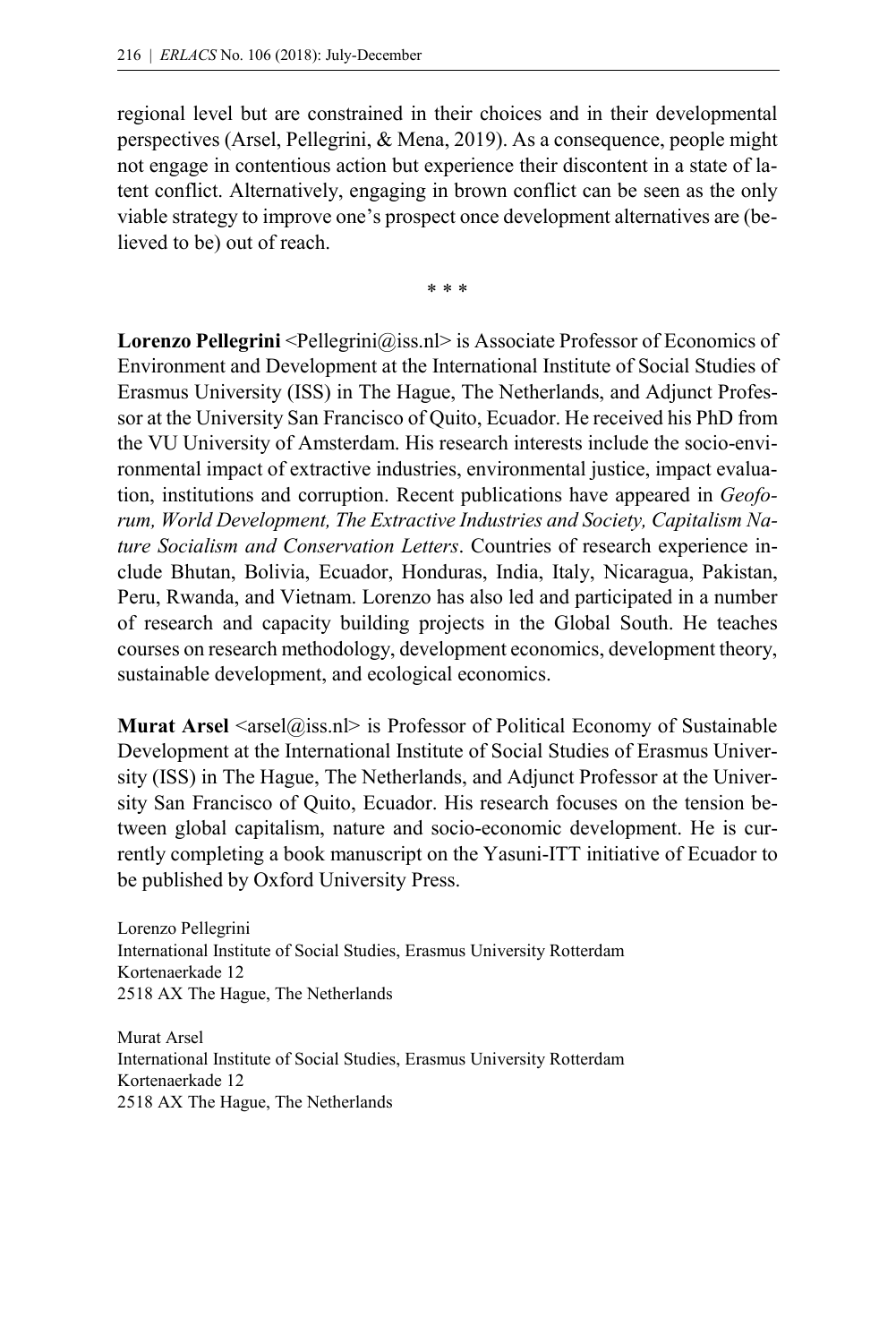#### **Notes**

- 1. The database was constructed using web-based search engines (Google, DuckDuckGo), academic search engines (Google Scholar), searches through the global atlas of environmental justice movements (EJAtlas), and searches through national and local news portals (*El Comercio, El Telégrafo, La Hora, Periódico Espectador Amazónico, Periódico Independiente, Radio Sucumbíos*). Search terms included combinations of the words conflict (conflict), roadblock (bloqueo), strike (paro) with the names of the two provinces (Orellana and Sucumbíos) and terms related to the oil sector (petróleo, petrolera). Recollections of conflicts encountered during field work by team members was also used to complement the information.
- 2. See "Caso Pacayacu," 2016; "Pacayacu y la mano sucia de Petroamazonas," 2017.
- 3. See Aguirre, 2008; "Dayuma Ecuador", 2012.

## **References**

Adaman, F., Arsel, M., & Akbulut, B. (2018). Neoliberal developmentalism, authoritarian populism, and extractivism in the countryside: the Soma mining disaster in Turkey. *The Journal of Peasant Studies*, 1-23. <https://doi.org/10.1080/03066150.2018.1515737>

Aguirre, M. (2008). Dayuma: ¡Nunca más! Quito: CICAME.

- Arellano-Yanguas, J. (2011). Aggravating the resource curse: Decentralisation, mining and conflict in Peru. *Journal of Development Studies*, *47*(4), 617-638. <https://doi.org/10.1080/00220381003706478>
- Arsel, M., & Dasgupta, A. (2015). Critique, rediscovery and revival in development studies. *Development and Change*, *46*(4), 644-665. <https://doi.org/10.1111/dech.12183>
- Arsel, M., Hogenboom, B., & Pellegrini, L. (2016a). The extractive imperative and the boom in environmental conflicts at the end of the progressive cycle in Latin America. *The Extractive Industries and Society*, *3*, 877-879. <https://doi.org/10.1016/j.exis.2016.10.013>
- Arsel, M., Hogenboom, B., & Pellegrini, L. (2016b). The extractive imperative in Latin America. *The Extractive Industries and Society*, *3*, 880-887. <https://doi.org/10.1016/j.exis.2016.10.014>
- Arsel, M., Pellegrini, L., & Mena, C. (2019). Maria's paradox and the misery of living without development alternatives in the Ecuadorian Amazon. In R. Kanbur, R. Sandbrook, and P. Shaffer, (Ed.), *Immiserizing growth: When growth fails the poor* (pp. 203-225). Oxford: Oxford University Press.
- Bavinck, M. (2014). *Conflict on natural resources in the global South – conceptual approaches*. Boca Raton, USA: CRC press. <https://doi.org/10.1201/b16498>
- Becker, M. (2013). The stormy relations between Rafael Correa and social movements in Ecuador. *Latin American Perspectives*, *40*(3), 43-62. <https://doi.org/10.1177/0094582X13479305>
- Caso Pacayacu: la vida después de una operación petrolera. (2016, December 15). Retrieved 14 September 2018. https://es.mongabay.com/2016/12/pueblos\_indigenascontaminacion-petroleo-conflictos-derechos\_humanos/
- Dayuma Ecuador: Ecuador: La criminalización como una política de Estado. (2012, June 12). Retrieved 14 September 2018. https://dayumaecuador.blogspot.com/2012/06/pararecordar-ecuador-la.html